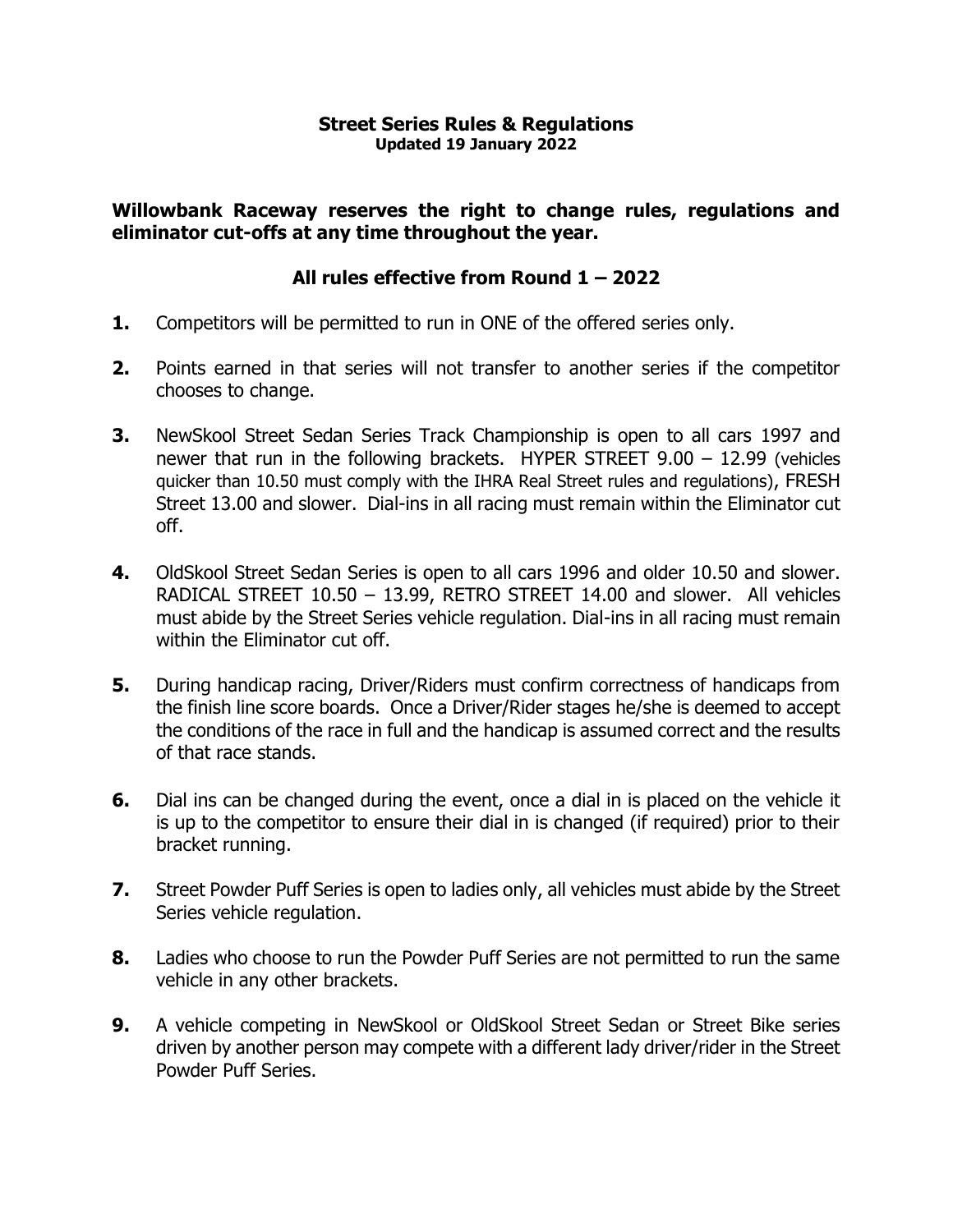- **10.** Street Bike Series is open to all bikes 9.50 and slower.
- **11.** In the event of a tie-on points in any position in the top sixteen or top eight, qualifying positions will be determined by the better performer at the final round of the Series. The better performer will be the competitor who lasts the longest in their elimination rounds. If there is still a tie on points the better performer will be the competitor who performs best in relation to their dial-in on their last elimination run. If there is still a tie on points the better performer will be the competitor who has the better reaction time.

If the final round is not run due to weather the tie breaks will be determined by the previous round completed of the series.

- **12.** No after-market electronics with the exception of computers for EFI cars. Excluded items include line-locks, transbrakes, two steps, throttle stops, etc.
- **13.** All vehicles must run full interior
- **14.** All vehicles must run treaded DOT approved tyres
- **15.** All vehicles must run a full exhaust compliant with DBA level set by IHRA for Real Street,
	- **Class Reg 45380 Real Street, Engine, Muffler** 
		- **•** Commercially manufactured.
		- **Mandatory**
	- **Class Reg 45390 Real Street, Engine, Muffler** 
		- Limits noise levels to no more than 98 dBa, measured at 30 metres from vehicle.
		- **Mandatory**
- **16.** Bikes: Must run 9.50 or slower. Bikes must be foot shifted. Extended swingarms and wheelie bars are not permitted.
- **17.** IHRA Race Vehicle testing is permitted at these events with limited opportunities during racing.
- **18.** Important Notice Series nominations to earn points need to be in no later than the Thursday before a round.
- **19.** STARTLINE: No across start line burnouts for any vehicle running in the Street Series, this includes over staging (putting out the stage beam).